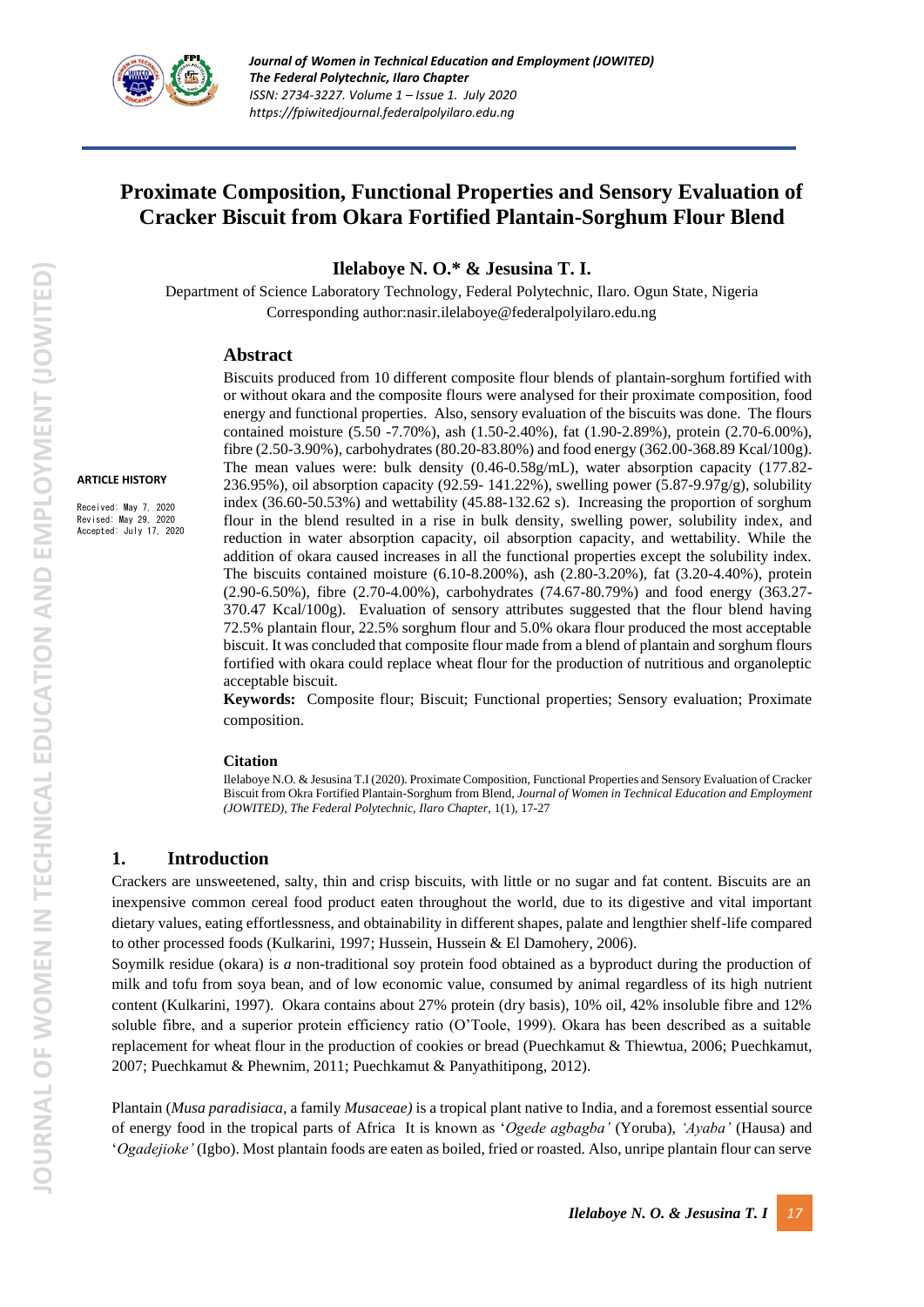

as raw material for making varieties of baked food. Nutritionally, plantain fruit contains carbohydrates, minerals, amino acids, fibre, and carotenoids and this composition makes it an excellent material for the formulation.

Sorghum (*Sorghum vulgare* and *Sorghum bicolor*) is a critical staple cereal food and feed - crop for large populations in Africa and India, where nearly all the produce is used directly as human food (Sanni, Onitilo, Oyewole, Keiths, & Westby, 2004). Sorghum can also be made into malted foods, beverages, and beer, and its flour has higher levels of lipids, ash, crude fibre, and protein.

Composite flour is a blend of varying proportions of flours from several crops with or without wheat flour, and in addition to enhancing nutritional composition will also improve the desired functional properties of the end product (Adeyemi & Ogazi, 1985; Shittu, Raji, &Sanni, 2007). Composite flours have served as valuable ingredients in the production of baked goods.

Over the years, wheat flour has been the main raw material for the production of baked foods, but the high cost associated with wheat importation, informed the need for production of inexpensive, functional composite flours using readily available agricultural materials with the suitable nutritional value of proteins, carbohydrates, fibres, fat and ash contents. The objectives of this study, therefore, were to determine the proximate composition and energy value of cracker biscuit produced from okara fortified plantain-sorghum composite flour and the flours' functional properties.

# **2. Materials and methods**

All the ingredients used for the production of flours in this study were bought from Sayedero market, Ilaro, Ogun State, Nigeria.

## **2.1 Preparation of plantain flour**

The green plantain fingers (20 kg) were thoroughly washed and sundried for 30 min. The fruits were manually peeled, cut into the water to prevent browning and then oven-dried at 80<sup>o</sup>C for 6 hr. The dried slices ground with a hammer mill (Bentall Superb, Model 200L 09) into powder of 75μm size and kept in sealed plastic containers at room temperature for further use.

### **2.2 Preparation of sorghum flour**

Foreign bodies were removed from the sorghum grains (5 kg), then washed and subjected to open air-drying for 4 hr. The dried grains were pulverised with a hammer mill (Bentall Superb Model 200L 09) into a fine powder that passed through a 75μm mesh sieve and kept in airtight plastic containers at room temperature for further use.

### **2.3 Preparation of soybean residue (Okara) flour**

Using Fukushima (1991) method, the spoilt soybean and debris were removed by floatation, followed by blanching at  $100^{\circ}$ C for 25 min and dehulled. Using 5.0 L of water to 1 kg of dehulled cotyledons were wet-milled. The okara **(**soybean residue**)** separated from the milk by filtering the slurry through a muslin cloth, and oven-dried at 70<sup>o</sup>C, milled and sieved through a 75μm mesh sie9ve and stored in airtight plastic containers in the refrigerator at 4°C for further use.

### **2.4 Composite Flour Formulation**

Ten different composite flour samples were formulated following the flour blends shown in Table 1.

| Table 1. Percentage Composition of Plantain, Sorghum and Okara Flour                  |    |  |  |     |  |  |  |
|---------------------------------------------------------------------------------------|----|--|--|-----|--|--|--|
| Sample<br><b>Plantain</b> $(\%)$<br>Sorghum $(\% )$<br>Total $(\% )$<br>Okara $(\% )$ |    |  |  |     |  |  |  |
| A                                                                                     | 00 |  |  | 100 |  |  |  |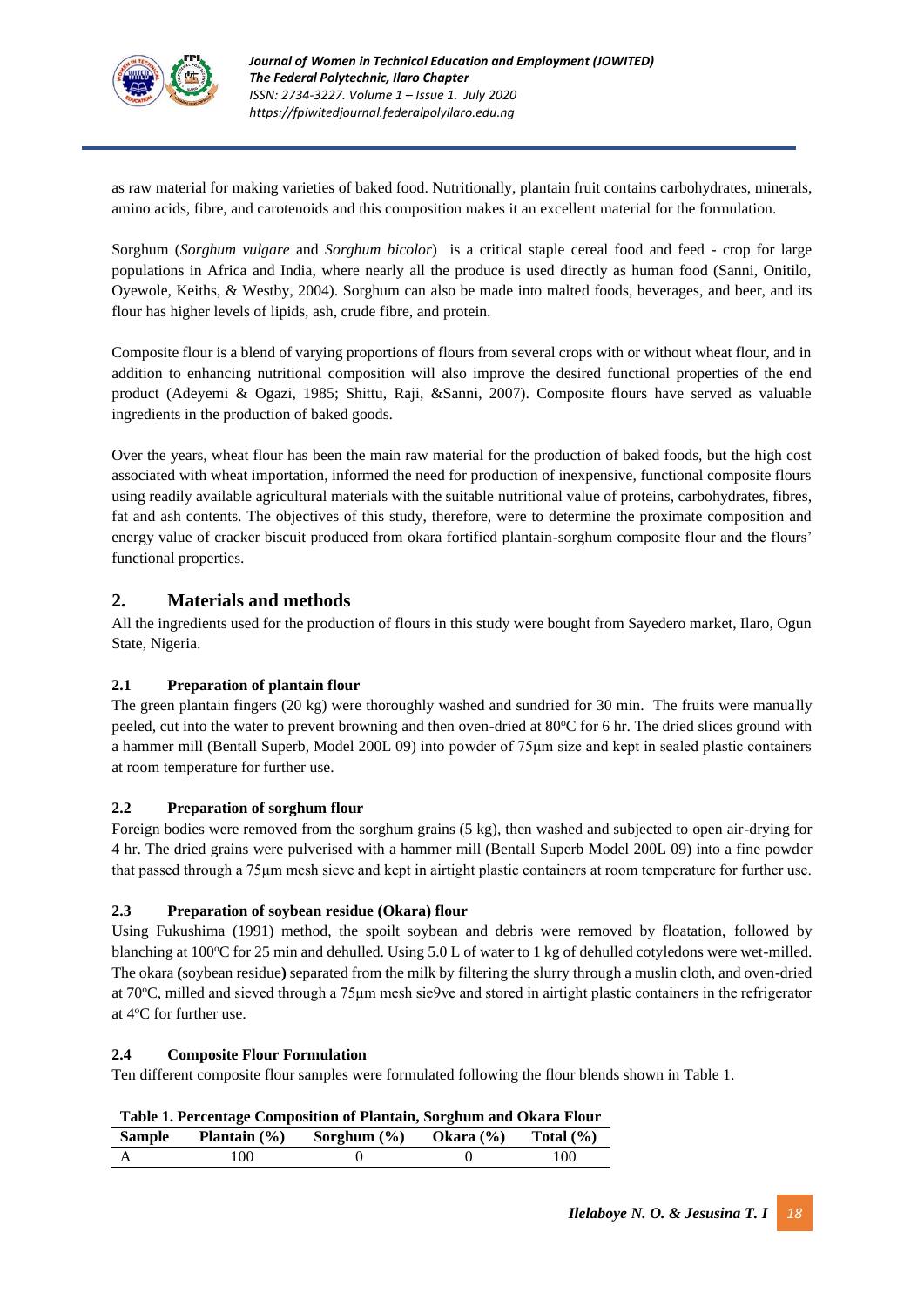

*Journal of Women in Technical Education and Employment (JOWITED) The Federal Polytechnic, Ilaro Chapter ISSN: 2734-3227. Volume 1 – Issue 1. July 2020 https://fpiwitedjournal.federalpolyilaro.edu.ng*

| B                         | 75       | 25             | 0 | 100 |
|---------------------------|----------|----------------|---|-----|
| $\mathsf{C}$              | 50       | 50             | 0 | 100 |
| D                         | 25       | 75             | 0 | 100 |
| E                         | $\theta$ | 100            | 0 | 100 |
| $\boldsymbol{\mathrm{F}}$ | 95       | $\overline{0}$ | 5 | 100 |
| G                         | 72.5     | 22.5           | 5 | 100 |
| H                         | 47.5     | 47.5           |   | 100 |
|                           | 22.5     | 72.5           | 5 | 100 |
|                           | $\Omega$ | 95             |   | 100 |

## **2.5 Production of cracker biscuit from the composite flour**

Following the ingredient composition shown in Table 2, the cracker biscuit was prepared by mixing 3.48 g of yeast, 0.16 g of baking powder, and 2.02 g of salt in a bowl containing 50 ml of water, into which 100 g of the flour was added with shortening and kneaded to form a dough. The dough was later cut into the desired shape and baked at  $170^{\circ}$ C for 15 min.

| Table 2. High editing Composition for Discult 1 Founction |                   |
|-----------------------------------------------------------|-------------------|
| Ingredient                                                | <b>Ouantity</b>   |
|                                                           |                   |
| Composite flour                                           | 100g              |
| Salt                                                      | 2.02 <sub>g</sub> |
| Fat                                                       | 9.64g             |
| Yeast                                                     | 3.48 <sub>g</sub> |
| <b>Baking Powder</b>                                      | 0.16g             |

Water 50ml

# **Table 2. Ingredients Composition for Biscuit Production**

## **2.6 Chemical analysis**

The proximate compositions of the flour blends were determined with the method of the Association of Official Analytical Chemist (AOAC, 1990), and Atwater factors were used to calculate the energy value (Ihekoronye & Ngoddy, 1985). The following functional properties of the flours were determined with appropriate standard methods: swelling power and solubility index (Takashi & Sieb, 1988), bulk density (Akpapunam & Markakis, 1981), water and oil absorption capacities (Okezie & Bello, 1988) and wettability (Onwuka, 2005).

## **2.7 Sensory evaluation**

The biscuit samples were evaluated for a sensory attribute using the 9 points Hedonic scale quality analysis (Iwe, 2002). Twenty (20) amateur panellists selected from students and staff of the Federal Polytechnic, Ilaro, Ogun State, Nigeria, appraised the biscuit samples for colour, aroma, taste, aftertaste and overall acceptability, where 1 (one) corresponds to like extremely, and 9 (nine) corresponds to dislike extremely.

## **2.8 Statistical analysis**

All determinations were performed in triplicate, and data analysed using one-way analysis of variance (ANOVA) and presented as the mean  $\pm$  standard deviation. Duncan Multiple Range (DMR) test at P $\leq$  0.05 used to compare the mean (SPSS 16, 2008).

## **3. Results and Discussion**

## **3.1 Chemical composition**

The results of proximate compositions of the composite flours and the experimental biscuits are presented in Tables 3 and 4, respectively. Composition of the flours and the biscuits varied significantly (ph<0.05). The flours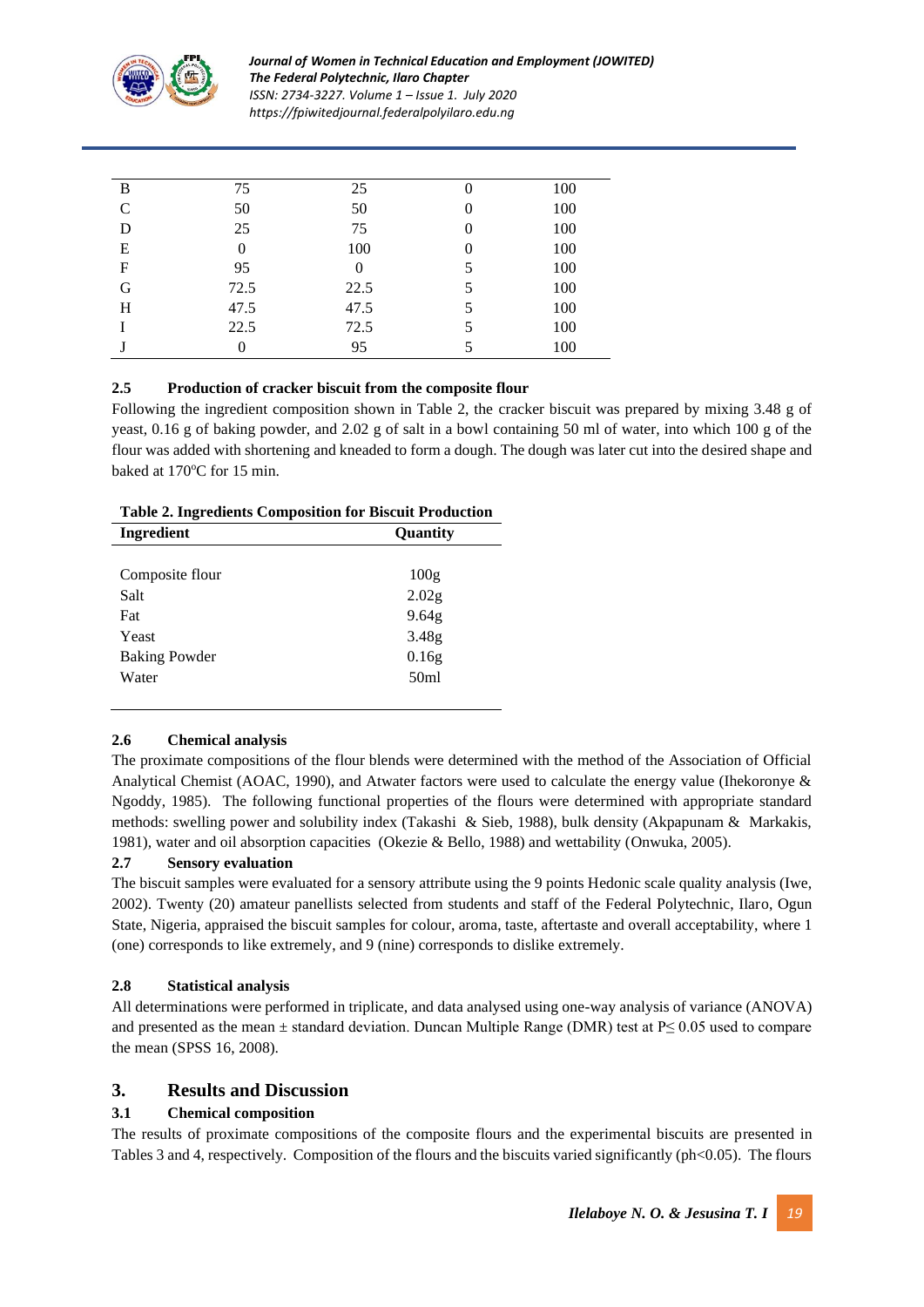

contained moisture (5.50-7.70%), ash (1.50-2.40%), fat (1.90-2.89%), protein (2.70-6.00%), fibre (2.50-3.90%), carbohydrates (80.20-83.80%) and food energy (362.00-368.89 Kcal/100g). The biscuits contained moisture (6.10-8.200%), ash (2.80-3.20%), fat (3.20-4.40%), protein (2.90-6.50%), fibre (2.70-4.00%), carbohydrates (74.67-80.79%) and food energy (363.27-370.47 Kcal/100g).

The moisture contents of the composite flour increased significantly ( $p < 0.05$ ) with increasing sorghum flour inclusion and addition of okara powder. The low moisture content of the product improves its shelf stability and prevents deterioration due to microbial activities or chemical changes during storage (Shahzadi, Butt, Rehman, & Sharif, 2005; Akomolafe & Aborisade, 2007). The moisture content of biscuits produced from the composite flour is higher than that of wheat biscuit produce by (Ajibola, Oyerinde, & Adeniyan, 2015), recorded to be 3.65%, and this could be as a result of high moisture content of sorghum and okara in the composite flour.

| Table 3: The Proximate Composition (%) and Energy (Kcal/100g) Values of the Okara Fortified |  |
|---------------------------------------------------------------------------------------------|--|
| <b>Plantain-Sorghum Composite Flour</b>                                                     |  |

| Sample*      | <b>Moistur</b>             | Ash                       | Fat                            | <b>Protein</b>                 | <b>Fibre</b>              | Carbohydrate            | <b>Energy</b>             |
|--------------|----------------------------|---------------------------|--------------------------------|--------------------------------|---------------------------|-------------------------|---------------------------|
|              |                            |                           |                                |                                |                           |                         |                           |
| $\mathbf{A}$ | $5.5^a \pm 0.02$           | $2.3^{\circ}$ + 0.06      | $1.9^a \pm 0.08$               | $2.7^{\mathrm{a}}\pm0.06$      | $3.8g \pm 0.16$           | $83.8^{i}_{\pm}0.02$    | $363.0^{ab} \pm 0.0$      |
| B            | $6.0^{\circ}$ +0.09        | $2.0^{d}$ + 0.08          | $2.1b + 0.05$                  | $2.9^{\mathrm{a}} + 0.28$      | $3.3^{\text{de}}\pm 0.1$  | $83.4^h + 0.05$         | $365.3^{ab} \pm 0.0$      |
| C            | $6.4^{\rm d} \pm 0.06$     | $1.8^{\circ}$ + 0.05      | $2.2^{bc}$ ±0.06               | $3.9^{\circ}+0.05$             | $3.0^{\circ}$ + 0.11      | $82.7g+0.06$            | $363.5^{ab} \pm 0.0$      |
| D            | $6.8^{\circ}$ + 0.08       | $1.6^{ab} \pm 0.0$        | $2.2^{bc} \pm 0.14$            | $4.4^{\text{de}} \pm 0.0$      | $2.8^b \pm 0.02$          | $82.2^{f} \pm 0.09$     | $366.2^{\mathrm{a}}+0.20$ |
| E            | $7.7g+0.03$                | $1.5^{\mathrm{a}}$ + 0.15 | $2.3^{\text{cd}} \pm 0.12$     | $5.6f_{\pm}0.09$               | $2.5^{\mathrm{a}} + 0.07$ | $80.4^{\circ}$ + 0.05   | $364.7^{ab} \pm 0.0$      |
| $\mathbf{F}$ | $5.5^{\mathrm{a}}$ + 0.05  | $2.4^{\rm e}{\pm}0.07$    | $2.5^{\text{de}}\pm 0.09$      | $3.2^b \pm 0.10$               | $3.9g+0.03$               | $82.6^{g}+0.03$         | $365.1^{ab} \pm 0.0$      |
| G            | $5.8^b \pm 0.10$           | $2.0^{\text{d}} \pm 0.11$ | $2.6^{\rm ef} \pm 0.07$        | $4.2^{\text{cd}} \pm 0.1$      | $3.6^{\rm f}{\pm}0.04$    | $81.6^{\circ}$ +0.04    | $366.2^{ab} \pm 0.0$      |
| H            | $6.4^{\text{d}} + 0.12$    | $1.8^{\circ}$ + 0.04      | $2.7$ <sup>fg</sup> $\pm$ 0.02 | $4.6^{\circ}$ + 0.13           | $3.4^{\circ}$ + 0.09      | $81.1^{\rm d} \pm 0.12$ | $367.2^{ab} \pm 0.0$      |
| $\mathbf{I}$ | $6.8^{\rm e}{\pm}0.04$     | $1.7^{\rm bc}$ $\pm$ 0.1  | $2.8^{gh} \pm 0.06$            | $5.7$ <sup>fg</sup> $\pm$ 0.15 | $3.2^{\rm d} \pm 0.05$    | $80.2^b \pm 0.11$       | $368.9^b \pm 0.06$        |
| $\bf{J}$     | $7.4$ <sup>f</sup> $+0.07$ | $1.6^{ab} \pm 0.0$        | $2.89h \pm 0.0$                | $6.0$ <sup>g</sup> $+0.05$     | $2.8^b \pm 0.08$          | $79.3^a \pm 0.15$       | $367.1^{ab} \pm 0.0$      |
|              |                            |                           |                                |                                |                           |                         |                           |

\*Values are Mean± SD of triplicate determinations, and Mean values with different superscripts in the same column differ significantly at  $p < 0.05$ .

\*\*Sample Key = A [[100P:0S]; B [75P: 25S]; C [50P: 50S] D [25P: 75S]; E [0P: 100S]; F [95P:0S:5K];G[72.25P:22.75S:5K];H[47.5P:47.5S:5K];I[22.75P:72.25S:5K];J[95S:0P:5K] P[Plantain Flour], S[sorghum Flour], K[Okara Flour]

**Table 4. The Proximate Composition (%) and Energy (Kcal/100g) values of Biscuit Prepared from Okara Fortified Plantain-Sorghum Composite Flour**

| Sample**      | <b>Moisture</b>             | Ash                     | Fat                           | <b>Protein</b>                | <b>Fibre</b>                   | Carbohydrates             | <b>Energy</b>                   |
|---------------|-----------------------------|-------------------------|-------------------------------|-------------------------------|--------------------------------|---------------------------|---------------------------------|
|               |                             |                         |                               |                               |                                |                           |                                 |
| A             | $6.1^{\mathrm{a}} \pm 0.03$ | $3.0^{\rm d} \pm 0.06$  | $3.2^a \pm 0.15$              | $2.9^{\mathrm{a}} + 0.07$     | $3.9$ <sup>ef</sup> $\pm 0.06$ | $80.8^{\circ}$ + 04       | $364.0^b \pm 0.0$               |
| B             | $6.4^{bc}$ ± 0.0            | $2.9^{bc}$ ± 0.06       | $3.4^{bc} \pm 0.11$           | $3.4^{bc} \pm 0.11$           | $3.5^{\text{d}} \pm 0.11$      | $80.4c + 0.09$            | $365.8$ <sup>f</sup> $\pm$ 0.06 |
| $\mathcal{C}$ | $7.0^{\rm d}$ ±0.           | $2.9^{bc} \pm 0.07$     | $3.6^{\text{de}} \pm 0.03$    | $3.8^{\circ}+0.03$            | $3.3^{\circ} \pm 0.06$         | $79.4c + 0.04$            | $365.2^{e}+0.0$                 |
| D             | $7.5^{\rm e}{\pm}0.02$      | $2.8^{ab} \pm 0.03$     | $3.7\text{e}^{\text{f}}+0.07$ | $4.5^{\rm d} \pm 0.09$        | $3.0^b \pm 0.06$               | $78.6^{bc} \pm 0.11$      | $370.5^{\mathrm{i}} \pm 0.1$    |
| E             | $8.2^{\rm f}{\pm}0.05$      | $2.8^{ab} \pm 0.06$     | $3.9g \pm 0.08$               | $5.7$ <sup>f</sup> $\pm$ 0.15 | $2.7^{\mathrm{a}}\pm0.02$      | $76.6^{ab} \pm 0.144$     | $364.7^{ab}$ $\pm$              |
| F             | $6.3^b \pm 0.10$            | $3.0^{\rm d} \pm 0.01$  | $3.5^{\text{cd}} \pm 0.11$    | $3.3^{b} \pm 0.03$            | $4.0^{\rm f}{\pm}0.09$         | $79.9^{\circ}+0.07$       | $364.4^{\circ}$ + 0.1           |
| G             | $6.5^{\circ}$ + 0.14        | $2.9^{bc}$ ± 0.03       | $3.8g + 0.13$                 | $4.3^{\rm d} \pm 0.04$        | $3.8^{\circ}+0.02$             | $78.7^{\rm bc}$ ± 0.05    | $366.2^h \pm 0.0$               |
| H             | $7.1d \pm 0.07$             | $2.8^{ab} \pm 0.03$     | $3.3^{ab} \pm 0.06$           | $4.8^{\circ}+0.04$            | $3.4^{\text{cd}} \pm 0.0$      | $78.6^{bc} \pm 0.15$      | $363.3^a+0.0$                   |
| I             | $7.4e+0.15$                 | $2.7^{\mathrm{a}}+0.02$ | $4.2^h \pm 0.14$              | $5.6f \pm 0.03$               | $3.1b\pm0.13$                  | $74.7^{\mathrm{a}}$ +0.04 | $368.2^{i} \pm 0.12$            |
|               |                             |                         |                               |                               |                                |                           |                                 |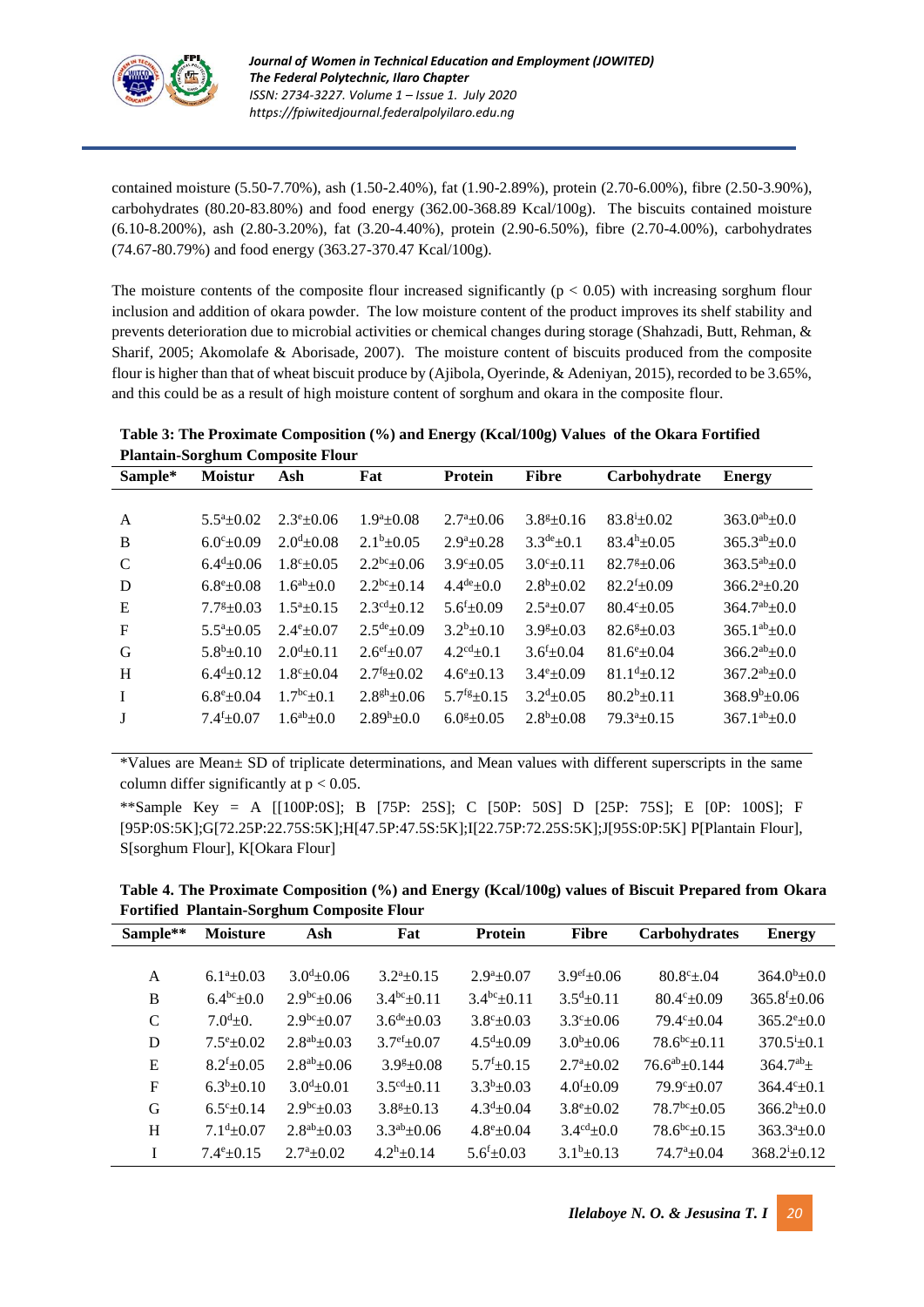

**.**

| $8.2^{\text{t}}\pm0.08$ | $.8^{ab} \pm 0.07$<br>ت. | $-0.04$<br>$\overline{A}$ | $\epsilon$ o<br>$E$ 0.06<br>- - -<br>$\mathsf{U}$ . | $\triangle$<br>$\pm 0.05$<br>J.U | $\pm 0.03$<br>75<br>-1а. | $366.0$ <sup>g</sup> $\pm$ 0.04 |
|-------------------------|--------------------------|---------------------------|-----------------------------------------------------|----------------------------------|--------------------------|---------------------------------|

\*Values are Mean± SD of triplicate determinations and Mean values with different superscripts in the same column differ significantly at  $p < 0.05$ .

\*\*Sample key = A [[100P:0S; B [75P: 25S]; C [50P: 50S] D [25P: 75S]; E [0P: 100S]; F [95P:0S:5K]; G[72.25P:22.75S:5K]; H[47.5P:47.5S:5K]; I[22.75P: 72.25S:5K]; J[95S:0P:5K] P [Plantain Flour], S[sorghum Flour], K[Okara Flour]

The ash contents of the flour blends and biscuits varied significantly  $(P < 0.05)$ . With or without fortification with okara, the ash contents of the flour blends decreased progressively with increasing inclusion level of sorghum (Table 3). The ash contents of the experimental composite flours (1.50-2.40%) is within the 2.0% reported for wheat flour value (Nneka, & Charles, 2016). Ash content indicate a rough estimation of minerals content of the product, and sample F has the highest ash content of 2.40% which show that sample F has the highest mineral content. The ash contents of the biscuits decreased significantly with the inclusion of sorghum flour. However, there was no significant difference in the blends that had sorghum inclusion. The fortification of the flours with okara did not affect ash contents at each level of sorghum inclusion (Table 4). The ash content of biscuit produced by the composite flour ranged from 2.8 to 3.0% and are more than wheat biscuit ash content (2.31%.) made by (Ajibola et al., 2015). The inclusion of Okara has no impact on the ash content of biscuits produced with the fortified flour.

The result indicated that fat content increases significantly  $(P< 0.05)$  as the level of sorghum increased. Also, at every level of sorghum inclusion, fortification with okara significantly increased the fat content of the flour blends (Table 3). The lower the lipid value in the flour, the higher its storage ability by reducing the likelihood of rancidity and also caused low energy value of the product (Fasasi, 2009). The fat content of biscuits produced from the composite flours exhibited the same trend as their corresponding flours. Furthermore, the fat contents of the biscuits were lower than the fat content (14.39 %) of biscuit produced from wheat by Ajibola et al. (2015).

The per cent protein of the composite flour and the biscuits varied significantly  $(P< 0.05)$  and they showed similar trends. With and without okara fortifications, protein contents increased as the level of sorghum increased in the flour blends and the biscuits. The results, therefore, seemed to suggest that fortification of the composite flour with Okara affected the flours positively. Also, at every level of sorghum inclusion, okara addition raised the protein contents. However, the range of protein contents obtained for the test composite flours (2.70-6.00%) (Table 3) is lower than that reported for wheat flour (10.12%) by Nneka et al., (2016). The protein content of the biscuit produced from the composite flour ranged from 2.9% to 6.5% in the present study (Table 4) are lower than the protein content (10.99 %) of biscuit produced from wheat by ( Ajibola et al., 2015).

The fibre contents of the composite flours and biscuits decreased significantly  $(P< 0.05)$  with increasing sorghum inclusion level. Those composite flours and biscuits without okara fortification had higher fibre contents than those without added okara (Table 3). These observations might be attributed to the high fibre contents of plantain and okara (Kiin-Kabari & Giami, 2015). The fibre content of biscuit produced from the test composite flours ranged from 2.0 to 4.0% (Table 4) is higher than that (2.45%) found in wheat biscuit (Ajibola et al., 2015).

The per cent carbohydrate of the test composite flours was affected significantly  $(P<0.05)$  inclusion levels of sorghum and okara fortification. The carbohydrate contents decreased progressively as the inclusion level of sorghum increased. Also, okara fortification caused a reduction in the nutrient's contents (Table 3). The carbohydrate contents of the test composite flour in this study (80.20-83.80%) is higher than that of wheat (76.30%) recorded by Nneka et al. (2016). The carbohydrate content of biscuit produced from the composite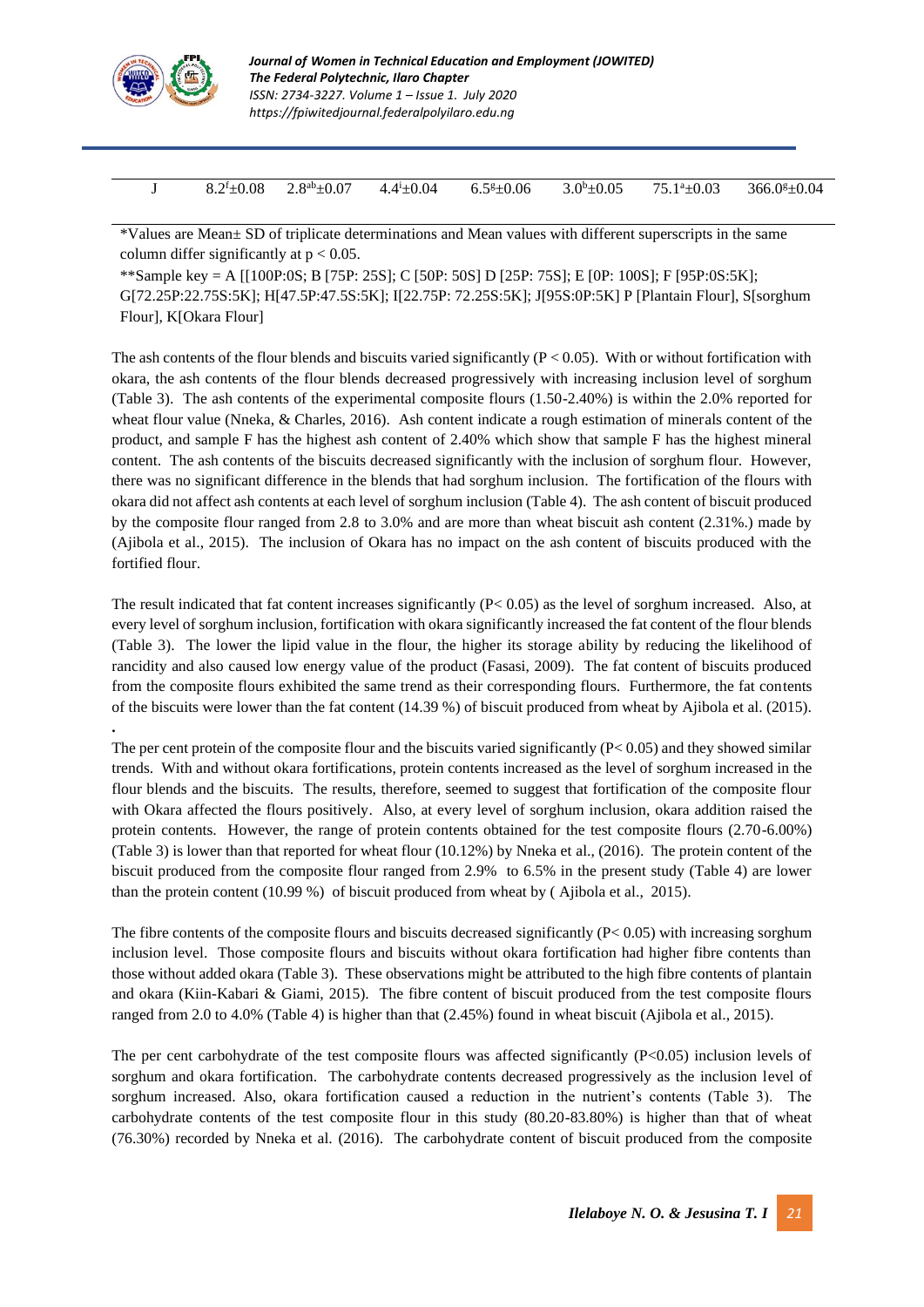

flours ranged from 75.1 to 80.9%. The fortification of the composite flour to produce biscuit with Okara reduced its carbohydrate contents from 76.6 – 80.8% to 75.1-79.9% (Table 4).

The food energy value of the composite flour ranged from 366.2 to 368.89 kcal/100g. The fortification of the composite flour with Okara has a positive impact on the flour. With and without okara fortification, the energy contents of the flours were 363.0-364.7 Kcal/100g and 365.1-368.9 Kcal/100g, respectively. The energy value in this study (362.00-368.89 Kcal/100g) is lower than that reported for wheat (382.64 kcal/100g) by Nneka, et al. (2016). The energy content of biscuit produced from the composite flour ranged from 363.3 to 370.5 kcal/100g and is similar to that of Okoye et al. (2016). With and without okara fortification, the energy contents of the flours were 364.7-370.5 Kcal/100g and 363.3-368.2 Kcal/100g, respectively.

### **3.2 Functional properties**

The results of the functional properties of the test composite flours are presented in Table 5. The functional properties of the test flours varied significantly ( $p<0.05$ ). The mean values were: bulk density (0.46-0.58 g/mL), water absorption capacity (177.82-236.95%), oil absorption capacity (92.59-141.22%), swelling power (5.87- 9.97 $g/g$ ), solubility index (36.60-50.53%) and wettability (45.88-132.62 s). The results indicated that irrespective of the fortification with okara, bulk density and swelling power increased significantly as the sorghum inclusion level increased, while water absorption capacity, oil absorption capacity and wettability decreased progressively. However, fortification with okara remarkably increased all the of variables functional properties except for swelling power.

The range of bulk density values of the test composite flours was similar to bulk density reported by other workers (Abioye, Ade-Omowaye, Babarinde & Adesigbin, 2011; Kiin-Kabari, Eke-Ejiofor & Giami, 2015). Bulk density of flour is influenced by its particle size, and it is an indication of level porosity of the product. The cost and choice of the packaging material are a function of bulk density, and it governs the treatment and use of raw material in wet processing in the food industry (Iwe & Onalope, 2001; Adebowale, Sanni & Onitilo, 2008; Ajanaku, Ajanaku, Edobor- Osoh & Nwinyi, 2012).

| Samples*<br>∗ | <b>Bulk density</b><br>(g/cm3) | <b>Water Absoption</b><br>Capacity $(\% )$ | <b>Oil Absoption</b><br>Capacity $(\% )$ | <b>Swelling</b><br>Power $(g/g)$ | <b>Solubility</b><br>Index $(\% )$ | <b>Wettability</b><br>(secs)  |
|---------------|--------------------------------|--------------------------------------------|------------------------------------------|----------------------------------|------------------------------------|-------------------------------|
|               |                                |                                            |                                          |                                  |                                    |                               |
| $\mathsf{A}$  | $0.46 \pm 0.02$ <sup>a*</sup>  | $233.28 + 6.63$                            | $141.22 + 8.65^{\mathrm{i}}$             | $6.48 \pm 1.74^b$                | $36.60 + 6.60$                     | $119.56 \pm 11.$              |
| B             | $0.49 \pm 0.02^b$              | $216.49 + 4.17$                            | $129.46 + 6.70$ <sup>g</sup>             | $7.85 \pm 0.89$ <sup>c</sup>     | $36.88 + 8.30$                     | $95.72 \pm 7.67$ <sup>g</sup> |
| C             | $0.52 \pm 0.04$ <sup>c</sup>   | $208.22 + 4.55$ <sup>e</sup>               | $117.60 \pm 6.45$ <sup>e</sup>           | $8.23 \pm 1.60$ <sup>d</sup>     | $37.00 \pm 5.90$                   | $76.96 \pm 6.67$ <sup>e</sup> |
| D             | $0.54 + 0.02d$                 | $195.91 \pm 1.42$ <sup>c</sup>             | $100.85 + 7.04$ c                        | $9.12 \pm 0.94$ <sup>e</sup>     | $37.22 \pm 7.0$ <sup>6b</sup>      | $52.33+9.40^{\circ}$          |
| E             | $0.57+0.03^e$                  | $177.82 \pm 10.73$ <sup>a</sup>            | $92.59 + 3.46^a$                         | $9.97 + 2.02$ <sup>f</sup>       | $37.433.23^b$                      | $26.78 \pm 2.13^a$            |
| $\mathbf F$   | $0.47 \pm 0.03$ <sup>ab</sup>  | $236.95 \pm 10.41$                         | $142.70 + 4.35^{\circ}$                  | $5.87 \pm 1.02^{\text{a}}$       | $49.70 + 4.70$                     | $132.62 + 8.3$                |
| G             | $0.50 \pm 0.04$ bc             | $220.92+9.42h$                             | $131.38 + 9.00h$                         | $6.93 + 1.47$ <sup>b</sup>       | $49.93 + 5.40$                     | $108.29 + 6.0$                |
| H             | $0.53 \pm 0.02$ <sup>cd</sup>  | $211.84 + 5.34$ <sup>f</sup>               | $120.43 \pm 5.92$ <sup>f</sup>           | $7.60 \pm 1.03c$                 | $50.00 + 4.98$                     | $91.73 + 5.56^t$              |
| $\mathbf{I}$  | $0.55 \pm 0.03$ <sup>de</sup>  | $200.61 \pm 3.18$ <sup>d</sup>             | $103.73 + 5.53^d$                        | $8.32 \pm 1.53$ <sup>d</sup>     | $50.35 \pm 6.30$                   | $68.11 \pm 4.05$ <sup>d</sup> |
|               | $0.58 \pm 0.01$ <sup>ef</sup>  | $186.41 \pm 2.12^b$                        | $96.53 \pm 4.49 b$                       | $8.97 \pm 1.85$ <sup>de</sup>    | $50.53 + 8.13$                     | $45.88 \pm 2.92^b$            |
|               |                                |                                            |                                          |                                  |                                    |                               |

**Table 5. Effect of okara addition on the functional properties of the composite flour**

\*Values are Mean± SD of triplicate determinations and Mean values with different superscripts in the same column differ significantly at  $p < 0.05$ .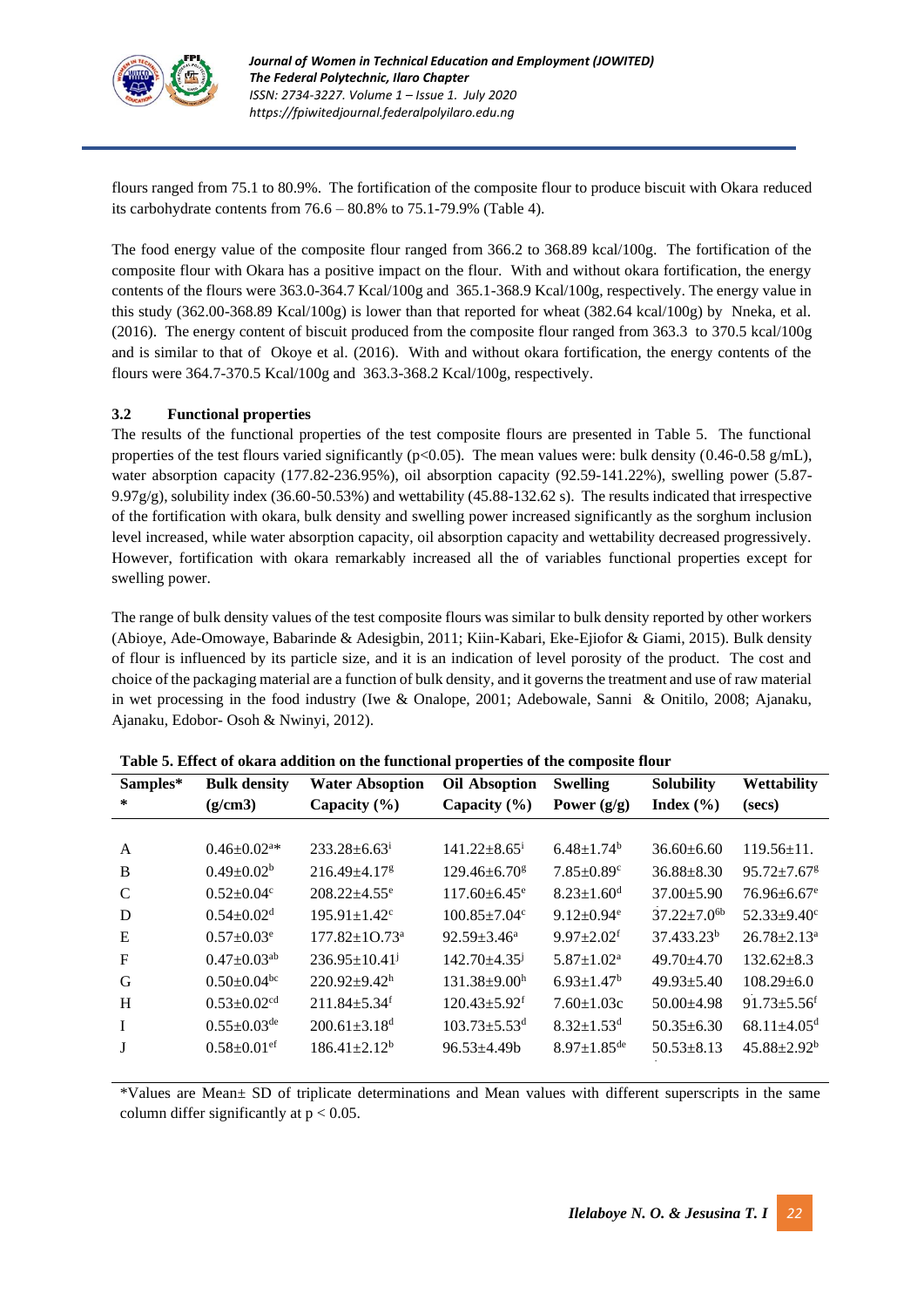

\*\*Sample Key = A [[100P:0S]; B [75P: 25S]; C [50P: 50S] D [25P: 75S]; E [0P: 100S]; F [95P:0S:5K]; G[72.25P:22.75S:5K]; H[47.5P: 47.5S:5K];I[22.75P:72.25S:5K]; J[95S:0P:5K] P [Plantain Flour], S[sorghum Flour], K[Okara Flour]

Several workers had indicated that protein affects the water absorption capacity of food materials (Kiin-Kabari et al., 2015; Adebowale et al., 2008; Butt & Batool, 2010) and it explains the effect of the addition of okara, a protein-rich flour caused an increase in the water absorption capacity of the test composite flour. The rise in water absorption capacity of the blends can be useful in bakery products that requires hydration to improve dough handling characteristics. Also, increasing sorghum level in the flour blends caused a decline in the water absorption capacity due to the compactness of former's starch polymer structure (Adebowale et al., 2008; Oladipupo & Nwokocha, 2011).

Similarly, the oil absorption capacity of the test flours decreased with increase in the amount of sorghum in the blends. The flours' proteins, which structure is made up of both hydrophilic and hydrophobic group has a positive influence on the oil absorption capacity of the flours (Jilngarmkusol, Hongsuwankul, Tananuwong, 2008). Therefore, sample F with high OAC will be good for the production of bakery products as it will retain flavour and increase the mouthfeel of the product ( Adegunwa et al., 2017).

Protein content affects the swelling power of the sample since the protein in flour lowers the starch granules openness to water hence reducing the swelling power (Woolfe, 1992; Aprianita, Purwandari, Watson & Vasiljevic, 2009). Therefore, in this work, the sample with the smallest per cent protein has the highest swelling power 9.97 $\pm$ 2.02 g/g while sample F's swelling power 5.87 $\pm$ 1.02 g/g is the least. It has been reported that the swelling power shows the extent of associative forces within granule and depend on the ratio of amylose to amylopectin in the granule (Tester and Morrison, 1990, Moorthy and Ramanujam 1986). Abioye, et al. (2011) reported higher swelling power for 100% plantain flour (8.22 g/100 g) than the value obtained in this study (6.48±1.74 g/g). The difference in the values might be due to the variety of plantain used for the flour

The solubility of starch in most starch-based products is caused by leaching of starch amylose, which is enhanced by hydrolysis of starch to amylose during soaking (Numfor, Walter & Schwartz, 1998). The solubility index of the composite flour in the study varied significantly ( $P<0.05$ ) from 36.60±0.60% to 50.53±0.00% as the level of sorghum in the blends increased and with the addition of okara flour. The higher the solubility index the better the reconstitution of the flour.

The wettability values ranged from 26.78±2.13 to 132.62±8.33 s. The wettability of the composite flours reduced as the level of sorghum increased in the blends; whereas, the addition of okara to the composite flours extended the wetting time of the flours. This results implied that plantain flour would take a longer time to absorb water than sorghum. The fortified composite flours took a longer period to sink in water, and this could be probably because okara must have changed the physical compositions of the plantain-sorghum flour and made it less susceptible to imbibe water (Oluwamukomi, Adeyemi, & Oluwalana, 2005).

## **3.3 Sensory evaluation**

The sensory scores of the biscuit produced from okara fortified plantain-sorghum composite flour revealed significant differences in all the parameters evaluated. Panellists' ratings on the colour of biscuit indicated that sample C (50%plantain +50%sorghum without okara substitution) was the most acceptable with mean values of 4.60, while samples J (95%sorghum+5%okara) and F (95%plantain +5%okara) were partially acceptable with mean values of 2.75 and 3.20, respectively. The most acceptable biscuit sample in terms of texture and aroma was sample D (25% plantain +75% sorghum) with mean values of 6.95 and 5.15, respectively. The taste and aftertaste of the biscuit was best with sample E (100%Sorghum) according to the panelist with a mean values of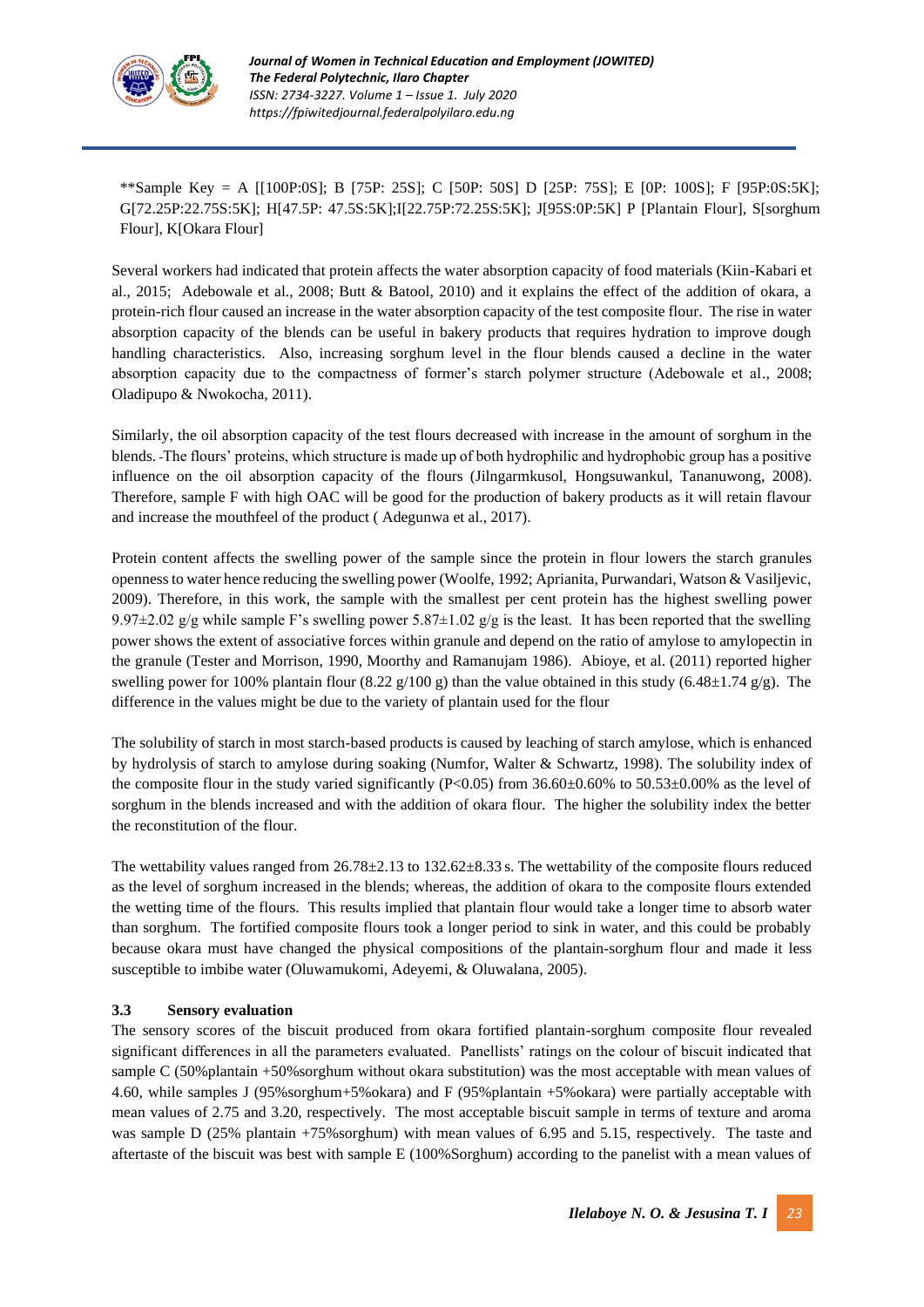

5.10 and 4.90, respectively. In terms of overall acceptability, sample G (72.5%plantain+22.5%sorghum+5.0%okara) was the most acceptable. Thus, composite flour from which sample G was produced could be used to produce organoleptically acceptable cracker biscuit.

| Table 6. Mean Score of Sensory Evaluation of Biscuit from Okara-Fortified Plantain- |
|-------------------------------------------------------------------------------------|
| <b>Sorghum Composite Flour</b>                                                      |

| Sample**      | Colour                         | <b>Texture</b>                | Aroma           | <b>Taste</b>    | <b>After taste</b> | <b>Overall</b>  |
|---------------|--------------------------------|-------------------------------|-----------------|-----------------|--------------------|-----------------|
|               |                                |                               |                 |                 |                    | acceptability   |
|               |                                |                               |                 |                 |                    |                 |
| A             | $3.55 \pm 0.31$ <sup>abc</sup> | $3.55 \pm 0.28$ <sup>a</sup>  | $1.40 \pm 0.11$ | $3.15 \pm 0.46$ | $3.45 \pm 0.53$    | $3.60 \pm 0.21$ |
| B             | $4.00 \pm 0.28$ <sup>bc</sup>  | $3.55 \pm 0.52$ <sup>a</sup>  | $4.00 \pm 0.49$ | $3.80 \pm 0.48$ | $4.05 \pm 0.39$    | $4.50 \pm 0.41$ |
| $\mathcal{C}$ | $4.60 \pm 0.23$ c              | $6.35 \pm 0.62$ <sup>cd</sup> | $4.95 \pm 0.43$ | $3.25 \pm 0.24$ | $3.60 \pm 0.35$    | $4.90 \pm 0.34$ |
| D             | $4.05 \pm 0.52$ <sup>bc</sup>  | $6.95 \pm 0.40$ <sup>d</sup>  | $5.15 + 0.52$   | $4.05 + 0.21$   | $3.85 \pm 0.35$    | $5.10+0.39$     |
| E             | $4.45 \pm 0.27$ °              | $5.45 \pm 0.17$ <sup>bc</sup> | $2.90 \pm 0.48$ | $5.10 \pm 0.34$ | $4.90 \pm 0.59$    | $5.00 \pm 0.34$ |
| $\mathbf F$   | $3.20 \pm 0.34$ <sup>ab</sup>  | $5.10 \pm 0.5^{bc}$           | $3.50 + 0.34$   | $4.00 + 0.42$   | $3.90 \pm 0.37$    | $5.00 \pm 0.36$ |
| G             | $3.95 \pm 0.38$ <sup>bc</sup>  | $4.90 \pm 0.38$ <sup>b</sup>  | $3.30 \pm 0.33$ | $4.05 \pm 0.03$ | $3.75 \pm 0.50$    | $5.20 \pm 0.33$ |
| H             | $4.20 \pm 0.32$ bc             | $5.15 \pm 0.48$ <sup>bc</sup> | $3.20 \pm 0.32$ | $3.20 \pm 0.19$ | $3.75 \pm 0.46$    | $4.70 \pm 0.37$ |
| I             | $3.25 \pm 0.32$ <sup>ab</sup>  | $5.85 \pm 0.43$ bcd           | $3.60 \pm 0.44$ | $3.60 \pm 0.40$ | $4.15 + 0.44$      | $4.05 \pm 0.29$ |
| J             | $2.75 \pm 0.31^a$              | $4.95 \pm 0.51$               | $3.55 \pm 0.38$ | $3.55 \pm 0.44$ | $3.50 \pm 0.48$    | $4.95 \pm 0.31$ |

\*Values are Mean± SD of triplicate determinations and Mean values with different superscripts in the same column differ significantly at  $p < 0.05$ ..

\*\*Sample key = A [[100P:0S]; B [75P: 25S]; C [50P: 50S] D [25P: 75S]; E [0P: 100S]; F [95P:0S:5K];G[72.25P:22.75S:5K]; H[47.5P:47.5S:5K]; I[22.75P:72.25S:5K]; J[95S:0P:5K] P [Plantain Flour], S[sorghum Flour], K[Okara Flour]

# **4. Conclusion**

From the foregoing, it may be concluded that composite flour made from a blend of plantain and sorghum flours fortified with okara could replace wheat flour for the production of nutritious and organoleptic acceptable biscuit.

## **References**

- Abioye, V. F., Ade-Omowaye, B. I. O., Babatunde, G. O., & Adesigbin, M. K. (2011). Chemical, physicochemical and sensory properties of soy-plantain flour. *African Journal of Food Science*, *5*(4), 176-180.
- Adebowale, A. A., Sanni, L. O., & Ontilo, M. O. (2008). Chemical composition and pasting properties of tapioca grits from different cassava varieties and roasting methods. *African Journal of Food Sciences*, *2*, 77-82.
- Adegunwa, M. O., Adelekan, E. O., Adebowale, A. A., Bakare, H. A., & Alamu, E. O. (2017), Evaluation of nutritional and functional properties of plantain (*Musa paradisiaca* .L) and tigernut (*Cyperusesculuentus* L.) flour blends for food formations. *Cogent Chemistry*, *3*(1).
- Adeyemi, I. A., & Idowu, M. A. (1990). Evaluation of Pregelatinized Maize in the Development of Maissa-a Baked Product. *Nigerian Food Journal, 8*, 63–73.
- Adeyemi, S. & Ogazi, P. (1985). The Place of Plantain in Composite Flour. Commerce Industry, Lagos state, Nigeria.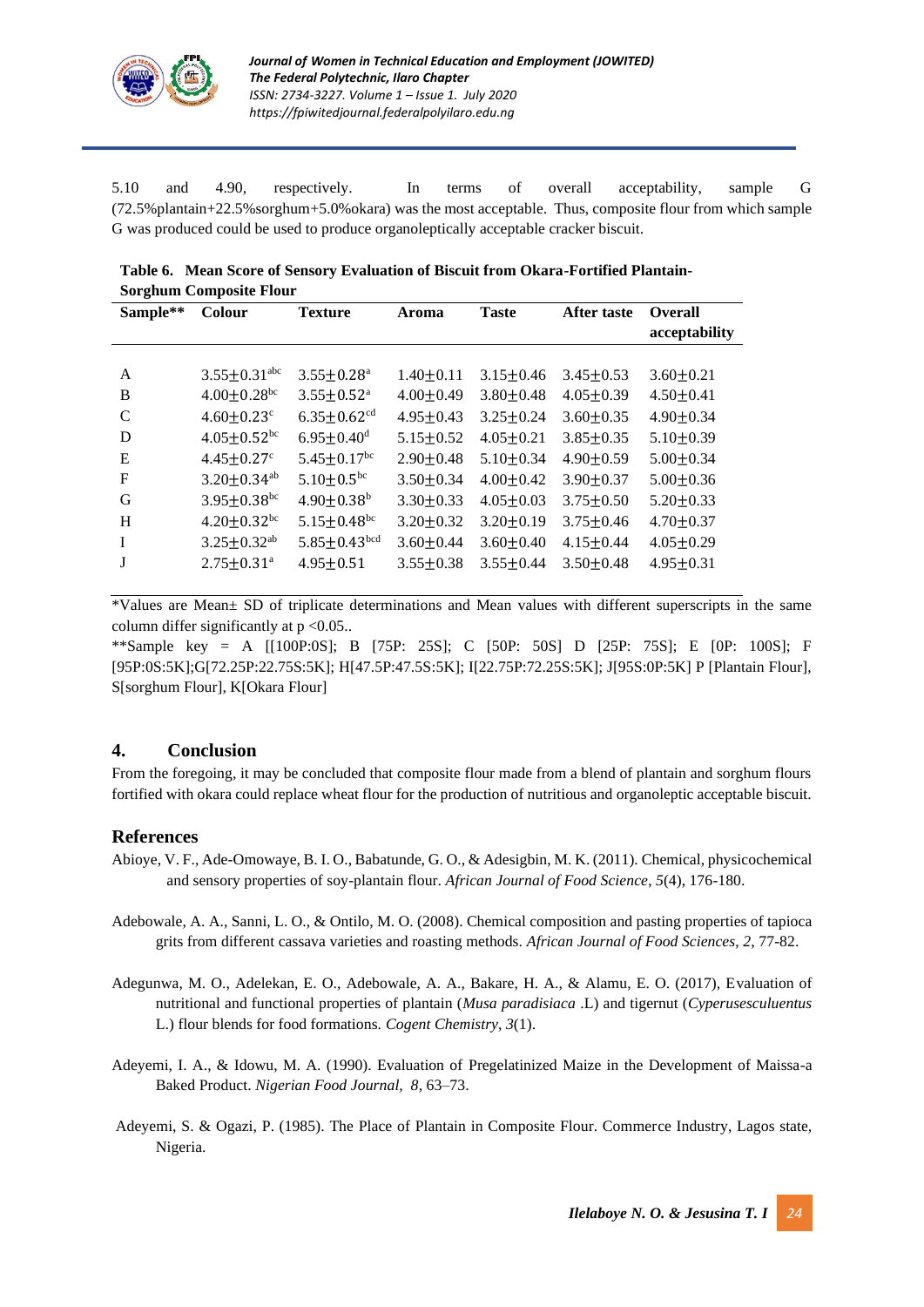

- Ajanaku, K. O., Ajanaku, C. O., Edobor-Osoh, A., & Nwinyi, O. C. (2012). Nutritive value of sorghum ogi fortified with groundnut seed (Arachis hypogaea). *American Journal of Food Technology*, *7*, 372-379.
- Ajibola, C. F., Oyerinde, V. O., & Adeniyan, O. S. (2015). Physicochemical and Antioxidant Properties of Whole-Wheat Biscuits Incorporated with Moringa oleifera Leaves and Cocoa Powder. *Journal of Scientific Research & Reports, 7*(3), 195-206.
- Akomolafe, O. M. & Aborisade, A. T. (2007) Effect of stimulated storage conditions on the quality of plantain (*Musa paradisiaca*) fruit, *International Journal of Agricultural Resources, 2*(12), 1037-1042.
- Akpapunam, M. A., & Markakis, P. (1981). Physico-chemical and nutritional aspects of cowpea flour. *Journal of Food Sciences*, *4,* 972-973.
- Aprianita, A., Purwandari, U., Watson, B., & Vasilijevic, T. (2009). Physico-chemical properties of flours, and starches from selected commercial tubers available in Australia. *International Food Research Journal*. *16*, 507-520.
- Butt, M. S., & Batool R. (2010). Nutritional and functional properties of some promising legumes protein isolates. *Pakistan Journal of Nutrition*, *9*(4), 373-379.
- Delcour, J. A., Vanstelandt, M. C., Hythier A, & Abecassis J. (2000). Fractionation and reconstitution experiments provide insight into the role of starch gelatinisation and pasting properties in pasta quality. *Journal of Agricultural and Food Chemistry, 48*, 377-378.
- Doggett, H. (1988). *Sorghum.* 2nd Edition, Longmans Scientific and Technical, London, UK.*.*
- Hussein, H. M., Hussein M. M. & El Damohery, S. T. (2006). The effect of natural formulated functional biscuits on elderly bone health. *Journal.of Medical Sciences, 6*, 937-943.
- Idowu, M. A., Oni, A., & Amusa, B. M. (1996). Bread and biscuit making potential of some Nigerian cocoyam cultivars*. Nigeria Food Journal, 14*, 1-12*.*
- Ihekoronye, A. I., & Ngoddy, P.,O. (1985). *Integrated food science and technology for the tropics.*McMillan publishers, 261- 291.Irvine, F.,R. (1982). West African crops, 4th edition, Oxford University Press, 205- 20
- Iwe, M. O., & Onalope, O. O. (2001);Effect of extruded full-fat soy flour into sweet potato flour on functional properties of the mixture. *Journal of Sustainable Agriculture Environment, 3*, 109-117.
- Jitngarmkusol, S., Hongsuwankul, J., & Tananuwong, K. (2008). Chemical composition, functional properties, and microstructure of defatted macademice flours. *Food Chemistry*, *110*, 23-30.
- Khazrai, Y. M., Manfrini, S. & Pozzilli, P. (2004). Diet and diabetes: Prevention and Control. In: "Functional Foods, Cardiovascular Disease and Diabetes". A. Arnoldi (Ed). Woodhead publishing limited, *Cambridge, England.*126-141.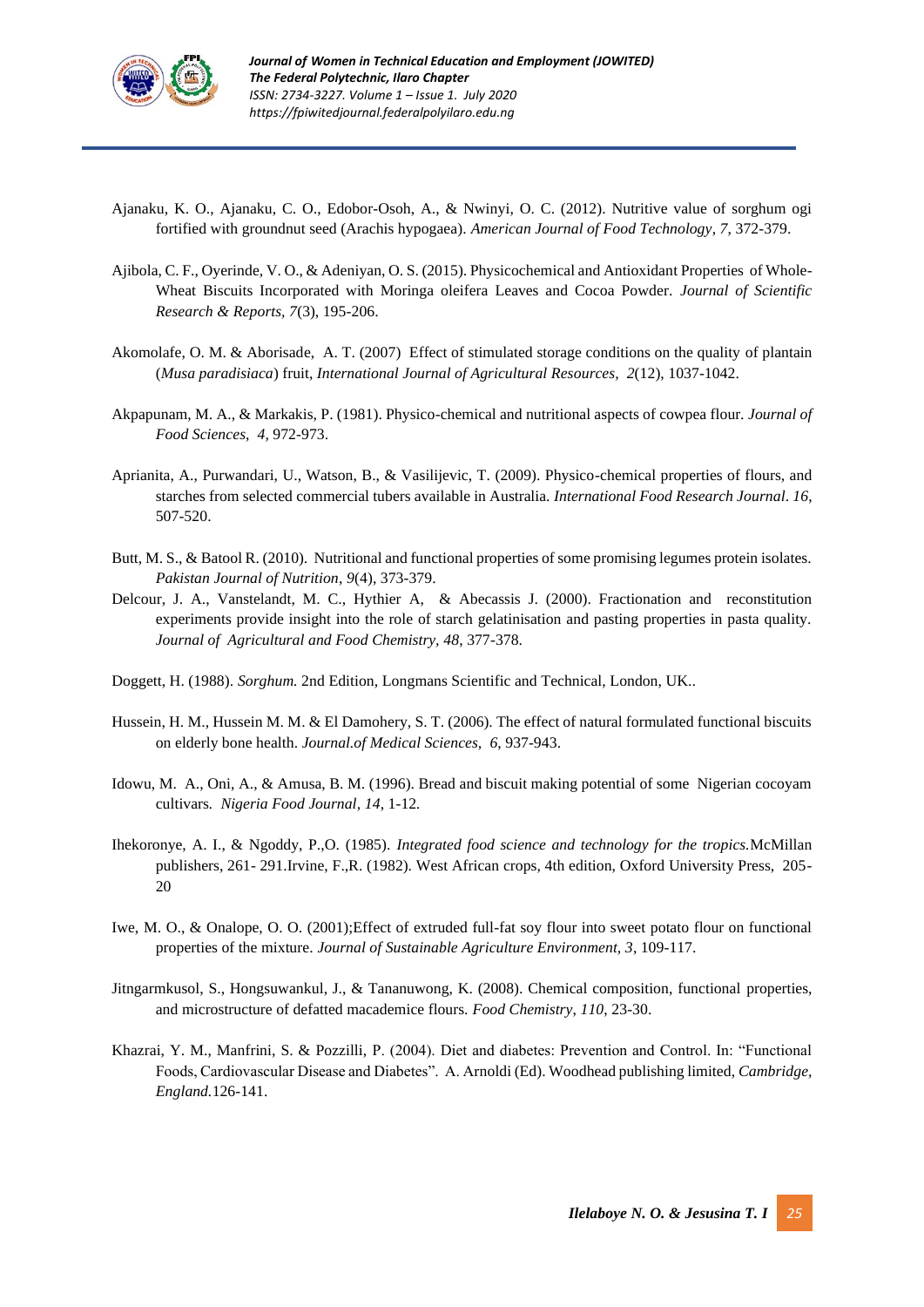

- Kiin-Kabari, D. B., Eke-Ejiofor J., & Giami, S.,Y. (2015). Functional and pasting properties of wheat/plantain flour enrinched with bambara groundnut protein concentrate. *International Journal of Food Science and Nuitrition Engineering*, *5*(2), 75-81.
- Moorthy, S. N., & Ramanujam, T. (1986).Variation in properties of starch in cassava varieties in relation to age of the crop*. Starch/Starke*, *38*, 58-61.
- Nneka, N. U., & Charles, N. I. (2016). Nutritional Composition of Crackers produced from Blend of Sprouted Pigeon Pea (Cajanuscajan),Unripe Plantain (Musa parasidiaca) and Brewer's Spent Grain Flour and Blood Glucose Level of Diabetic Rat Fed the Biscuit. *International Scholarly and Scientific Research and Innovation,* 10.
- Numfor, F. A., Walter, W. M., Jr, & Schwartz, S. J. (1998). Emulsifiers affect the texture of pastes made from fermented and non-fermented cassava flours. *International Journal of Food Science and Technology, 33,* 55-460.
- O'Toole, D., K. (1997). Characteristics and use of Okara, the soy bean residue from soy milk production. *Journal of Agricultural and Food Chemistry, 47*, 363-371.
- Oke, O., L., Redhead, J. & Hussain, M., A. (1998). Roots, Tubers, Plantain Bananas in Humans nutrition. Rome,Italy: Food and Agriculture Organisation of the United Nations (FAO) and the Information Network on Post-harvest Operations (INOPH). 198.
- Okeke, E., Ene-obong, H,. Uzuegbunam, A,.Ozioko, A. & Kuhnlein, H. (2008). Igbo traditional food system:documentation, uses and research needs. *Pakistan Journal Nutrition*., *7*(2), 365-376*.*
- Okezie, B. O, & Bello, A. B. (1988). Physicochemical and functional properties of wingedbean flour and isolate compared with soy isolate. *Journal of Food Science*, *53*(2), 450-454.
- Oladipupo, F., Y., & Nwokocha, L., M. (2011). Effects of Sidaacuta and Corchorus olitoriusmuscilages on the physicochemical properties of maize and sorghum starches. *Asian Journal of Applied Sciences*, *4*, 514- 525.
- Olaoye, O. A., Onilude, A. A., & Idowu, O. A. (2006). Quality Characteristics of Bread produced from composite flour of Wheat, Plantain and Soy Beans*. African Journal of Biotechnoly*, *5*(11**)**, 1102-1106.
- Oluwamukomi, M. O., Adeyemi, I. A., & Oluwalana, I. B. (2005). Effects of soybean supplementation on the physiochemical and sensory properties of gari. *Applied Tropical Agriculture*, *10*, 44-49.
- Onwuka, G., I., (2005). *Food analysis and instrumentation*; Theory and practice. 1<sup>st</sup> Edn, Naphtali Print Lagos, Nigeria.
- Puechkamut, Y. (2007). Utilization of soy milk residue. *Jornal of King Mongkut's Institute of Technology Ladkrabang, 15*(2), 34-41.
- Puechkamut, Y., & Panyathitipong, W.( 2012). Characteristics of proteins from fresh and dried residues of soy milk production Kasetsart *Journal of Naural Science, 46*(5), 804-811.
- Puechkamut, Y., & Phewnim, W. A. (2011). Quality improvement of sandwich bread substitute wheat flour with soy milk residue. *Journal of King Mongkut's University of Technology North Bangkok*, *21*(3), 607-616.